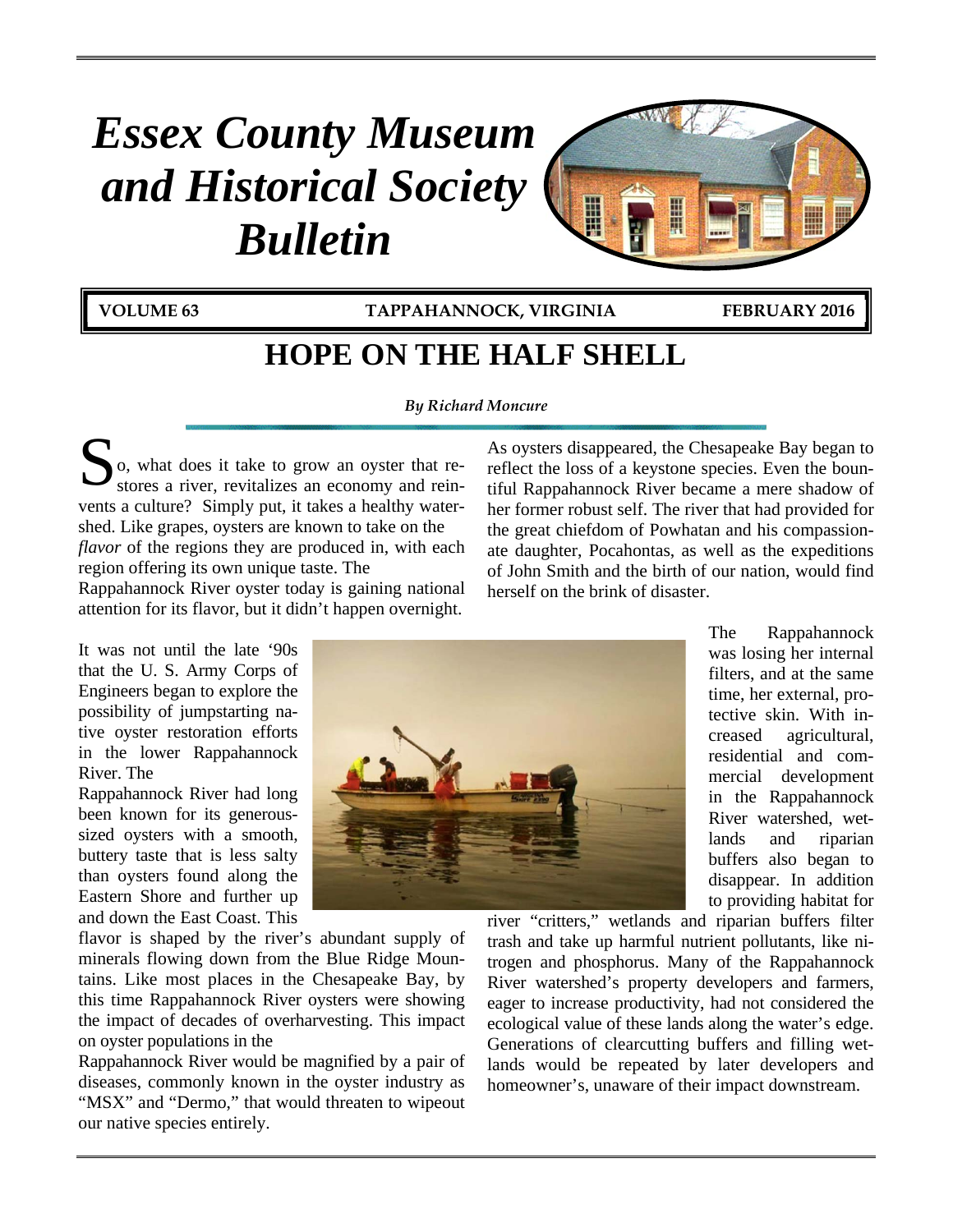Excess nutrients, entering the river unchecked, fuel massive algae blooms that grow so large they can't support themselves. When these algae blooms decompose, they take up the dissolved oxygen in the river system, leaving behind large "Dead Zones," or stretches of river without enough dissolved oxygen to support aquatic life. At the confluence of the Rappahannock River and the Chesapeake Bay, there is a steep sill that causes water in the lower parts of the water column to oscillate upriver and downriver with



winds and tide, but these waters have a difficult time completely flushing and re-oxygenating at such depths. During the summer months this causes the Rappahannock River "Dead Zone" to stretch from Tappahannock to Windmill Point in the lower depths of the water column, stressing the few remaining oysters and their reef communities in the Rappahannock.

Scientists and the seafood industry began to grasp for solutions. The first oyster restoration efforts by the Corps of Engineers in the lower Rappahannock River were designed to improve commercial oyster harvests by simply placing shell, seeded with oyster larvae, on the few remaining beds in the Rappahannock River. This strategy did not consider the need to develop self-sustaining oyster populations, and the greater need to restore the river's ecology. While Rappahannock River "spat on shell" projects were showing signs of hope, scientists had concerns about future spawns and the continuing impacts of sedimentation. Because Rappahannock River oysters were often under significant stress from "Dead Zones," many older oysters quickly became susceptible to disease. Army Corps Engineers even considered introducing the

non-native Asian oyster as a disease-resistant alternative to our native *Crassostrea virginica*.

As scientists debated the pros and cons of non-native species introduction, the native oyster industry all but collapsed. Many of the region's larger oysterproducing companies, such as W. E. Kellum Seafood, Cowart Seafood Corp. and Bevans Oyster Co., imported oyster supplies from Louisiana and the Gulf Coast to try and maintain a dwindling demand in a community that was quickly losing its oyster heritage and culture.

Rather than introduce a new species, scientists and the industry began modifying native oysters to be less susceptible to disease. Introducing a third chromosome rendered the native oyster sterile, allowing the oyster to focus on growth throughout the year, rather than reproduction. Because the triploid oysters grew to market-size more quickly, they could be removed from the river system before becoming prone to "MX" and "Dermo." While the introduction of the triploid oyster helped improve the commercial fishery, it did not answer the many concerns about the need for self-sustaining oyster populations and the restoration of the river's ecology.

Introducing the triploid oyster also took pressure off native oyster beds in the Rappahannock. Recognizing the benefits of a shorter growing period, many Rappahannock River watermen took advantage of costshare programs that introduced oystermen to aquaculture. For the first time, many of our river's watermen were able to think beyond a "hunter-gatherer" mentality. Oyster growers could plant oyster "seeds," predict growth and mortality rates, and open new doors for marketing and branding.

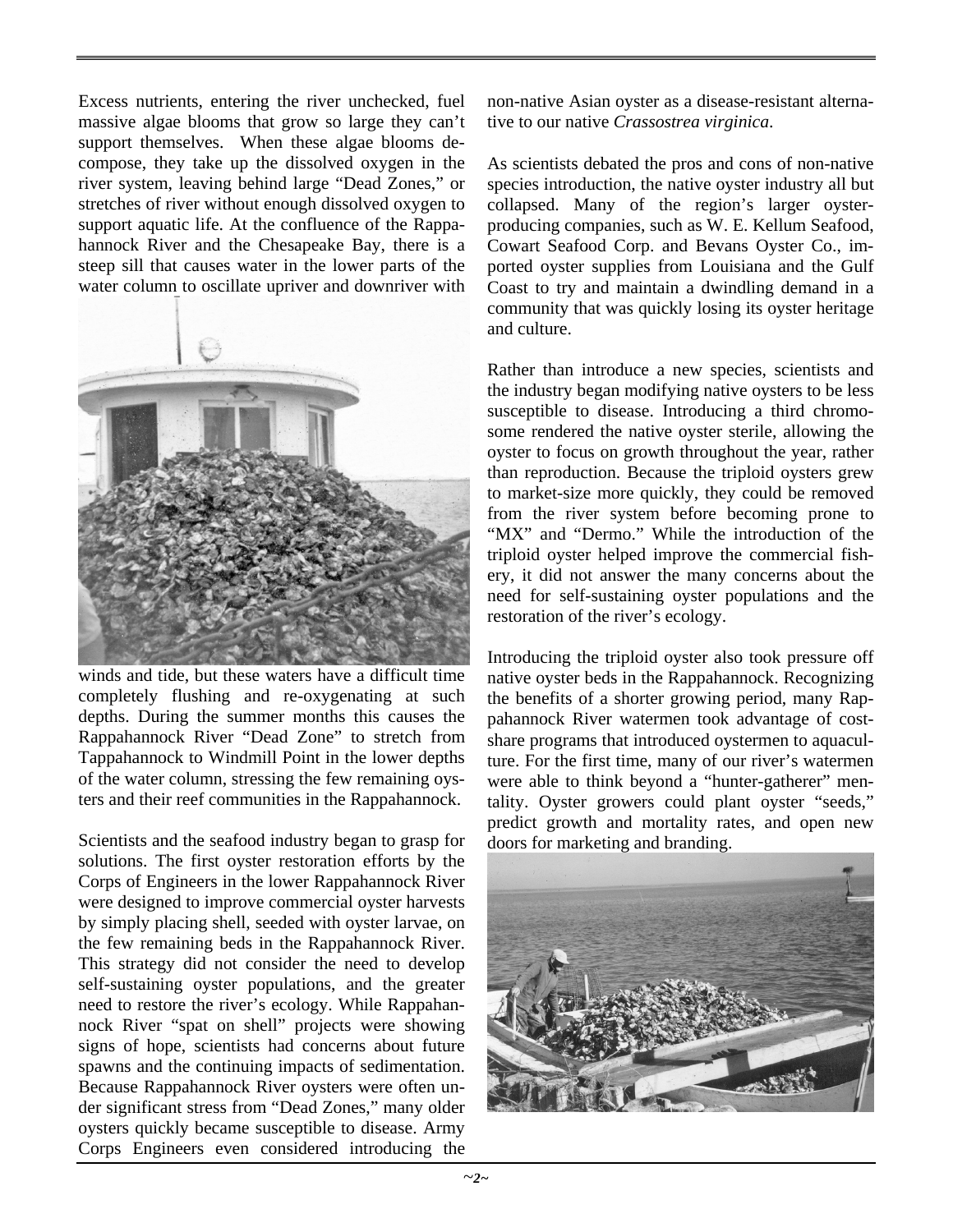The recent branding of our local oyster has generated more of a demand than many in the industry had anticipated. From Topping, Va., the Rappahannock River Oyster Co. has taken our river's name worldwide. The swelling enthusiasm for our local oyster has had a ripple effect on our river economy. In 2014, the state of Virginia reported a commercial oyster harvest of over a half-million bushels. This isn't much when considering historic harvest numbers that were once over seven million bushels, but it is certainly hopeful in the dim light of our last few decades of oyster production. What is more important is that is has revitalized our oyster culture. Understanding the opportunity, many watermen are now beginning to get into seed and larvae production. And the economic spinoffs don't stop there. Just this winter Virginia Gov. Terry McAuliffe announced his support for Virginia's Oyster Trail to connect travelers to a true Virginia oyster experience.



While oyster production is up, celebrations should be tempered and we should seriously consider the tasks ahead. Water quality and habitat conditions in the Rappahannock River have not returned to levels that will support robust populations of our fisheries. In fact, Ross's Rock, the river's first site of natural spat, located just below the Downing Bridge and one of our river's most historic reefs, remains closed for harvest by the Va. Department of Shellfish Sanitation, until water quality conditions improve. And while a rotational harvest system enforced by the Virginia.

Marine Resources Commission has allowed for slight improvements in native stocks, we have yet to provide a self-sustaining solution to native populations. It will take an entire watershed to solve these issues, but with the Rappahannock River oyster, we have hope on the half-shell. And maybe that is just the flavor to keep us coming back for more!

#### *About the Author*



**Richard Moncure** is Friends of the Rappahannock's Tidal Rappahannock River Steward. He is currently involved in community education and advocacy relating to the Taylorsville Basin Fracking issue, and he is leading a number of restoration projects relating to living shorelines and oyster reefs.

 Richard has spent a lifetime on the Northern Neck and Middle Peninsula. The former owner of the Seafood Market at The Happy Clam and licensed waterman understands the value of the Rappahannock River from "fisherman to fork", and beyond. Richard is a graduate of Woodberry Forest School and Hampden-Sydney College. After college, Richard completed his service in Peace Corps Zambia, working on rural aquaculture projects before returning home to join his family in the seafood business.

#### *Photos: Courtesy of Bill Croxton and David Broad*

*The Bulletin* is published twice a year by the Essex County Museum & Historical Society. P.O. Box 404, Tappahannock, VA 22560 Barbara Sethmann, Editor Publications@ecmhs.org

### **In Memoriam Jean Garver**

The Essex County and Historical Society lost a friend and benefactor with the passing of Jean Garver on July 9, 2015. Jean is well remembered as an accomplished portrait artist whose portraits are treasured by all who own them. Her generosity benefited many including the ECMHS where she made available funds from a trust to endow the museum's Essex Gallery.